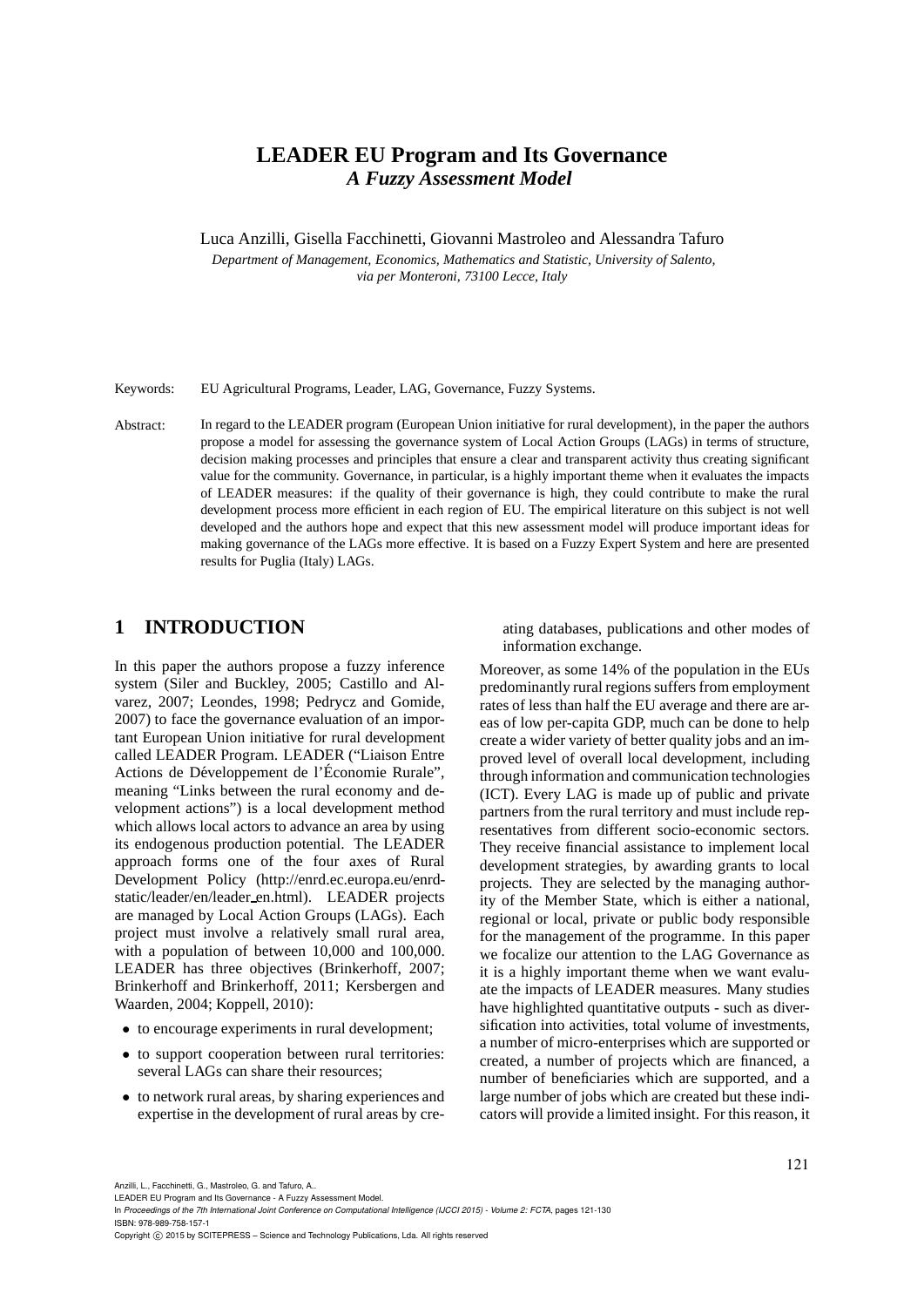is important to supplement the quantitative indicators with qualitative indicators which provide information on the multi-dimensional character of LAGs governance. By combining the information it is possible to assess how the functioning of LAGs governance system contributes, directly or indirectly, to achieve the desired outcomes such as the development of a rural area. The evaluation of governance can involve an assessment of both the process (how it is functioning) and the outcomes (impacts on the rural area). The authors have tried to evaluate the LAG governance system in terms of structure, decision making processes and principles that ensure a clear and transparent activity and create significant value for the community. We have adopted a series of drivers that will contribute to the setting-up of a conceptual framework for the evaluation of LAG governance. It should be clear that good governance is an ideal which is difficult to achieve in its totality. A number of variables have a significant impact on what constitutes good governance. The structure of the conceptual framework is readable as a tree and starts with three key aspects that form the first level of branches. They are:

- the nature of members of the partnership (*actors*);
- the principles that guide the collaboration and the involvement of the partners in the decision making process (*decision making*);
- the accountability and transparency of LAG's activities to the stakeholders (*transparency*).

Within the wider analysis of governance there is a clear need to focus on the tree macro sectors we have fixed before. The *actors* concept is the fruit of an aggregation of the role and the interest shown by Public Administration and the corporate bodies of the firms involved. Looking at *decision making* we have to consider even the synergy between stakeholders, conflicts of interests and the independence. For *transparency* we have to look to internal monitoring and internal evaluation, transparency and accountability (Lowndes and Skelcher, 1998; Shaoul et al., 2012). For each of these aspects it is important to develop a set of indicators which are the key aspects of the second level. The indicators may help to uncover further aspects of good governance due to their fine detail. Each indicator allows the evaluators to determine how close they are to meeting the standards. The combination of these indicators can be used to provide an estimate of the governance of each Local Action Group. To reach this goal we propose a Fuzzy Expert System (FES) for several reasons. The problem to propose a LAG Governance evaluation is a Multi-Attribute Decision Making (MADM) problem. In fact there are several aspects we have to take into account to have an aggre-

gated evaluation. The several inputs, that aggregated offer the final value, hail from a questionnaire that a research group of University of Salento has submitted to members of several LAGs in Puglia, but this tool did not provide a satisfactory result. For this reason we propose this different method. The study we propose is a multidisciplinary problem. Persons and experts of different areas of expertise are necessary to focalize all the attributes that this type of evaluation involves. The classical method to elaborate a questionnaire is a simple statistical average, while the rules buildings of a FES need of a strong collaboration between mathematicians and researchers of LAG Governance. As last aspect, a FES may involve qualitative and quantitative information. In this way the experts, more easily, may present their judgements in a verbal form. We know that this type tool is born for engineering applications while only few results we know in economics, finance, management and social sciences fields, but we think that its potential is so wide to offer the possibility to expand its action areas (Anzilli et al., 2013; Lalla et al., 2008; Magni et al., 2001; Addabbo et al., 2007; Addabbo et al., 2009; Lalla et al., 2005; Magni et al., 2004; Forte et al., 2003). In Section 2 we present Leader and LAGs characteristics in Section 3 we define a LAG governance and what it is necessary for its evaluation. In Section 4 we present our model based on a Fuzzy Expert System. In Section 5 we present our results and in Section 6 the conclusions.

### **2 LEADER AND LAG**

LEADER program acts as a catalyst in spreading a new form of territorial governance that can be seen as a system of interdependence and interaction among various stakeholders in order to meet the challenges in public action (OECD, 2013, p.241). In the LEADER model, local entities play a key role in rural development, reflecting the emphasis that the EUs policy has towards local potential development, programming, partnership and subsidiarity principles (Westholm et al., 1999; Bache, 2007; Commission, 2012; Jacoby et al., 2014; Batory and Cartwright, 2011). In line with these principles, a distinctive feature of LEADER is the local public-private partnership – called Local Action Group (LAG) – which is in charge of coordinating the design of the local development strategy as well as its implementation through the engagement of endogenous, material and intangible resources, to produce sustainable local development. Partnership processes play a central role in the emergent culture of governance which is now receiv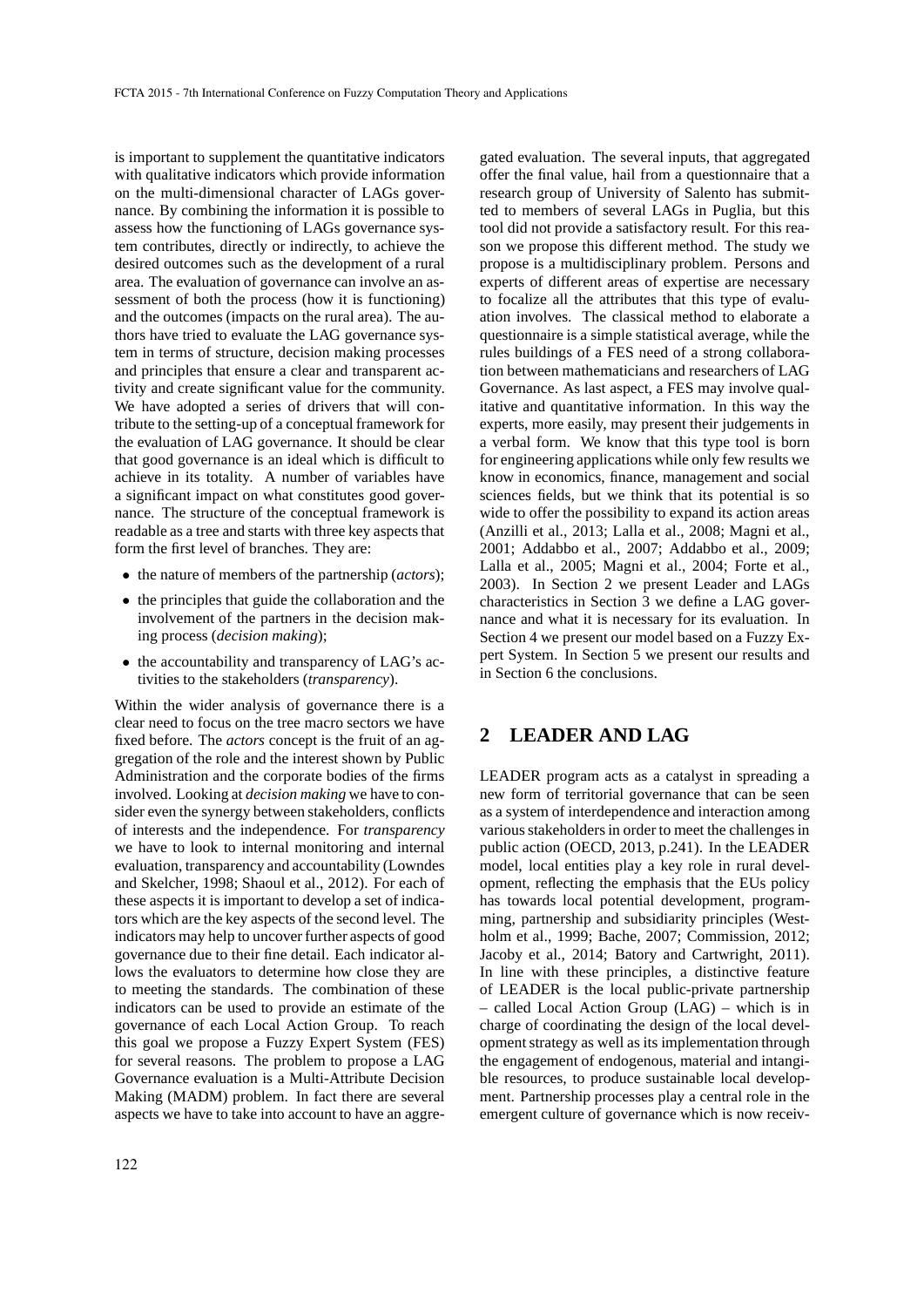ing a great theoretical attention. The adoption by the local authority of a model of policy making focused on public-private partnership is now at the base of the processes of growth and competitiveness of each region so much so that  $-$  as (Jones, 2000) argued  $-$  the partnership has become a key component for addressing substantive issues of governance at local levels. Local governance requires, therefore, the interaction of different players and involves civil society organizations and the private sector in partnership with government for the setting of priorities, the adoption of policies and the allocation of resources. A process of this type reflects the interdependence among the partners: this means that the partnership becomes necessary because no entity can achieve its goals without a significant degree of support from the others (Emerson et al., 2012). Through these networks, governments seek the co-operation of partners from the private sector and civil society in the pursuit of various objectives, from stimulating economic development to promoting social cohesion. Following this organizational system, the territory is administered on the basis of a bottom-up programming approach, which involves all entities of the territory and reconciles the interests of all stakeholders at different level (Stephenson, 2013).

The membership of the strategic LAG will reflect the aims of the LEADER Initiative regarding the involvement of community representatives. So it is necessary to have a balance of statutory, private and community representation. LAGs need to be balanced and representative of the area, genuinely locally based and to have an accepted structure and method of operation. It is therefore understandable that the local partnership will be more successful in this task, if the varied representation of local parties is well mirrored in the composition of the deliberating and decision-making bodies. A LAG should include both public and private partners, and should be well-balanced with representation from all existing local interest groups, drawn from the different socioeconomic sectors in the area. Article 62 of Regulation (EC) No. 1698/2005 stated that at the decision making level, the economic and social partners, as well as other representatives of the civil society, such as farmers, rural women, young people and their associations, must make up at least 50% of the local partnership. In the LEADER world, the 50% limit for public partners in the decisionmaking bodies of the LAG has brought forth various solutions. In fact, there is no general recipe and all depends on the specificities of the socioeconomic and governance context. Partnership within governance is not a static principle but it is a subtly changing concept. There is no general rule on the formal set up of a LAG. It should be a juridical entity of its own right, but it can take on the form of a no-profit organization as well as that of a limited business company. This should be handled with a maximum of pragmatism and adaptation to local circumstances. In a partnership, an important role should be played by local and territorial entities – e.g. municipalities or regional government – although their presence, sometimes, is only formal and not substantive. Related to this aspect, a real problem is the limited competence skills that characterize the administration managers of the Public Administration (PA), especially regarding the level of knowledge of EU programs or the understanding of the LEADER approach. Closely related to these aspects is the degree of interest in joint and synergistic programming by the PA that, in many cases, can depend on the interest expressed by the politicians. There are some cases in which the private and no-profit members of a partnership declare to find difficulties in creating and maintaining a relationship with the PA and, in other cases, they point out the opportunity available in activating new forms of organizational coordination.

## **3 A MODEL FOR THE ASSESSMENT OF THE LAG GOVERNANCE**

Governance is a highly important theme when it evaluates the impacts of LEADER measures (Tafuro, 2013). Many studies have highlighted quantitative outputs - such as diversification into activities, total volume of investments, a number of micro-enterprises which are supported or created, a number of projects which are financed, a number of beneficiaries which are supported, and a large number of jobs which are created but these indicators will provide a limited insight. For this reason, it is important to supplement the quantitative indicators with qualitative indicators which provide information on the multi-dimensional character of LAG's governance. By combining the information it is possible to assess how the functioning of LAG's governance system contributes, directly or indirectly, to achieve the desired outcomes such as the development of a rural area. The evaluation of governance can involve an assessment of both the process (how it is functioning) and the outcomes (impacts on the rural area). The authors have tried to evaluate the governance system of LAG in terms of structure, decision making processes and principles that ensure a clear and transparent activity and create significant value for the community. We have adopted a series of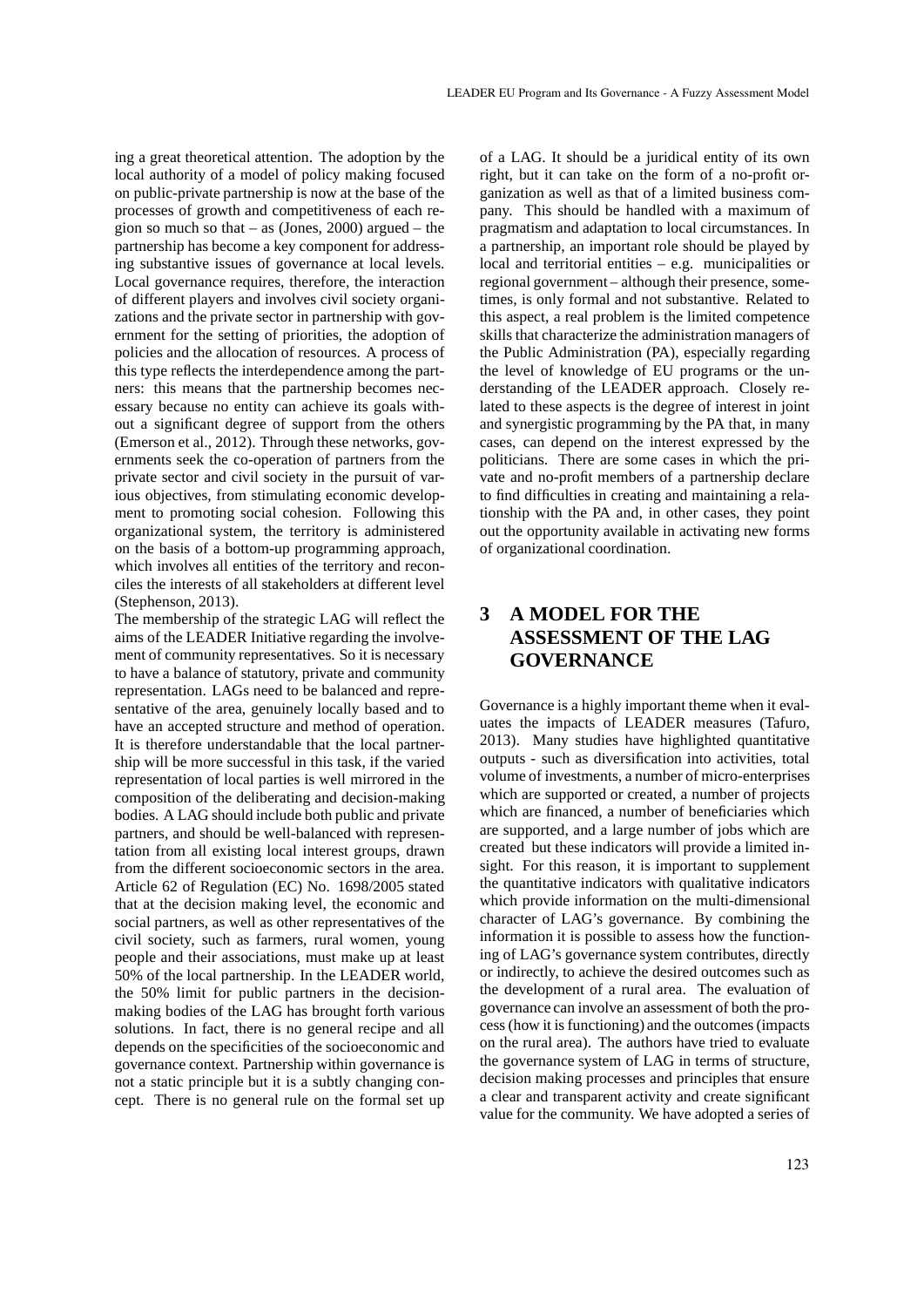drivers that will contribute to the setting-up of a conceptual framework for the evaluation of governance of LAG. It should be clear that good governance is an ideal which is difficult to achieve in its totality. A number of variables have a significant impact on what constitutes good governance. The structure of the conceptual framework incorporates nested dimensions and their respective component. The examination of the governance process is based on three key aspects of the first level. They are:

- the nature of members of the partnership;
- the principles that guide the collaboration and the involvement of the partners in the decisionmaking process;
- the accountability and transparency of LAG's activities to the stakeholders.

Within the wider analysis of governance there is a clear need to focus on the whole partnership concept, to consider not only the issues of the formation, membership, and power relations among partners, but also the principles that guide collaboration and the degree of involvement of the partners in the decision-making process and the importance of reporting LAGs activities to the stakeholders. For each of these aspects it is important to develop a set of indicators which are the key aspects of the second level. The indicators may help to uncover further aspects of good governance due to their fine detail. Each indicator allows the evaluators to determine how close they are to meeting the standards. The combination of these indicators can be used to provide an estimate of the governance of each Local Action Group.

# **3.1 The Principles that Guide the Collaboration and Degree of Involvement of the Partners in Decision-making Process**

Since governance is the process by which decisions are implemented, an analysis of governance focuses on the principles (i.e. collaboration and degree of the involvement of the partners in decision-making process) that have been set to make and implement the decisions and on the procedures to guide the decision body in decision-making (i.e. how decisions have to be submitted for approval, modified, agreed upon; etc.). Governance establishes how the power is distributed among the members and the influence exerted by each member in the course of decision making. When we talk about participation, on the one hand, we mean the degree of involvement of each member in the decision making process, but on the

of a great synergy among the main stakeholders in the phases of design and implementation of the initiatives. By governance, in fact, we mean the selection of the activities that the LAGs partnership intends to realize, the role of each member in the implementation of needed projects, the control of the resources available, and how the output is distributed among the participants. Rural policies that follow the LEADER approach should be designed and implemented in a way best adapted to the needs of the communities they serve. One way to ensure this is the implementation of public consultation processes by which all local stakeholders are invited to take the lead or participate in the choices made and, above all, sustaining consultations and dialogues among the stakeholders. In this way the objectivity of the decision making process is guaranteed. At this point, we also have to reflect on the particular difficulties emerging from the presence of multiple members in the partnership. In this situation, heterogeneous interests and power of local stakeholder coexist: which is the source of complexity in the choice of objectives that the LAG should fix; and this is also a cause of conflicts of interest that sometimes may create delays in decision-making, as it often happens, for example in the case of the appointment of the Technical Management Group. Another feature of the decision-making process is its independence. The accountability and transparency of activities to stakeholders. Accountability is a key requirement of good governance, while transparency refers to the free flow of information on government processes, decisions, requirements and reports (Shaoul et al., 2012). It allows stakeholders to know what is happening and to participate meaningfully in various ways. All stakeholders, in fact, want to know how well a governance system supports the achievement of established goals and they also want to see how the results achieved compare with the effort and resources used in obtaining the objectives. For this reason it is important that some mechanisms of internal monitoring and self-evaluation exist in the LAG and that these mechanisms are used to ensure the monitoring of different aspects, such as the effectiveness and appropriateness of the work done by the Steering Committee, the effectiveness and efficiency of animation activities or, in general, the effectiveness of the LAG in producing the best possible results using the resources in the best possible way. To understand and monitor institutions and their decision-making processes it is important to have direct access to all relevant information. The transparency of information and of the decision making process - including procedures of consultation and participation - are tools used to promote

other hand, it is fundamental to consider the existence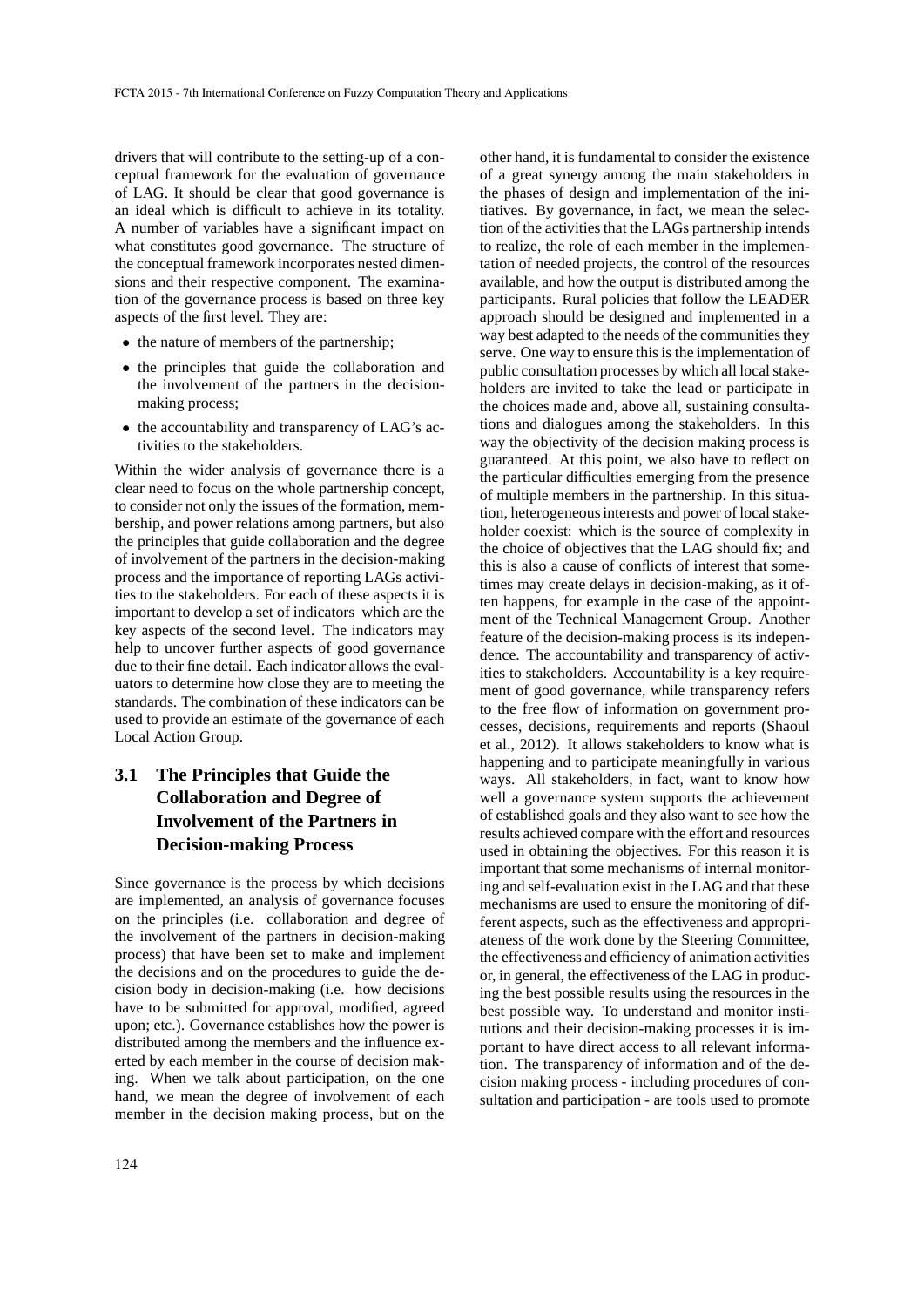nonarbitrary and responsive decisions. Transparency is built on the free flow of information and is based on the existence and use of mechanisms to guarantee all the stakeholders an adequate access to information in terms of quantity, quality and completeness regarding the governing bodies, the management process and results, the allocation of tasks, the budgeting of the use of financial resources, to verify the achievement of goals and the accountability of each decision or result. A system of accountability is important not only to explain what has been done in the past, but it is fundamental to identify the necessary changes and corrective action to plan the future activities of LAG.

# **4 AN EMPIRICAL ANALYSYS ON PUGLIA REGION LAGS GOVERNANCE**

The analysis produced in the following paragraph can be considered as the result of a pilot study on the governance of the LAGs operating in Puglia (Italy). The reasons that led us to choose Puglia's LAGs are essentially two: 1) Puglia is the Italian region that has the highest number of partnerships of this type. In fact, there are 25 and they are evenly distributed throughout the region. The number of LAGs in Puglia is by far the highest compared to other regions and, in percentage terms, they represent 12.76% of the total of Italian LAGs (no. 196); 2) Puglia, more than any other region in Italy, has devoted a considerable amount of community resources – nearly 300 million euro – to a wide assortment of interventions and beneficiaries with the aim to facilitate the process of endogenous development that will make the economy of the rural areas more dynamic and productive.

#### **4.1 Methodology Approach**

Our aim is to evaluate the LAG's governance in Puglia region. This problem may be red as a multiattribute decision making problem (MADM) In fact it is the aggregation of several macroindicators as structure, decision making processes and principles that ensure a clear and transparent activity thus creating significant value for the community. As every MADM problem there are three main frameworks in which we may work: the multiattribute value theory (MAVT), outranking approaches and interactive methods. We present a method of the first type and in particular a decision support system. The advantage of this proposal is its visibility, the comparability of different scenarios, the explicit choices of decision makers

and an easy way to rank different scenarios. Usually its aspect is a decision tree that is built in a "bottom up" procedure. The higher point is the output. Then we have a first level of description by several macroindicators that experts have identified and so on till the last leaves of the tree that are the initial inputs. In this case we start in a different way as we have at our disposal the replays of a survey submitted to members of several LAGs in Puglia by a group of researcher of University of Salento. In this situation the initial inputs are offered by the questions present in the survey. The further aggregations are obtained by the necessity to give a meaning to the aggregate variables (see Table 1). The instrument we propose is a Fuzzy Expert System (FES) (Bandemer and Gottwald, 1995; Bojadziev and Bojadziev, 2007; Kasabov, 1996; Piegat, 2001; Siler and Buckley, 2005; Castillo and Alvarez, 2007; Leondes, 1998; Pedrycz and Gomide, 2007). FES models are cognitive models that, replicating the human way of learning and thinking, allow to formalize qualitative concepts. It uses blocks of rules to translate the experts judgments that, usually, are made by numerical weights. The experts in charge of codifying the model's operating rules make choices that are visible and manifest in each step for the construction of the model. It contains an inferential engine to reach a final evaluation. We have proposed this instrument as we have not sufficient data to use data mining methods, while we have experts of the governance sector disposable to help our work. The survey questionnaires are given in a linguistic way and the use of fuzzy logic has seemed the more fitting.

#### **4.2 Construction of the System**

The implementation of the fuzzy expert system in this case has been divided into nine stages (Von Altrock, 1996):

- 1) Analysis of available data
- 2) Initial interview with experts to define the inputs and factors for their aggregation
- 3) Construction of the decision tree
- 4) Subsequent talks to define the range and the blocks of rules
- 5) Technical choices: aggregators and defuzzifying
- 6) Selecting complete data from the survey replies and first output
- 7) Comparison with reference cases and calibration
- 8) Calculating new output: if there is no validation of the result by the experts it returns to the previous step
- 9) Analysis of the output.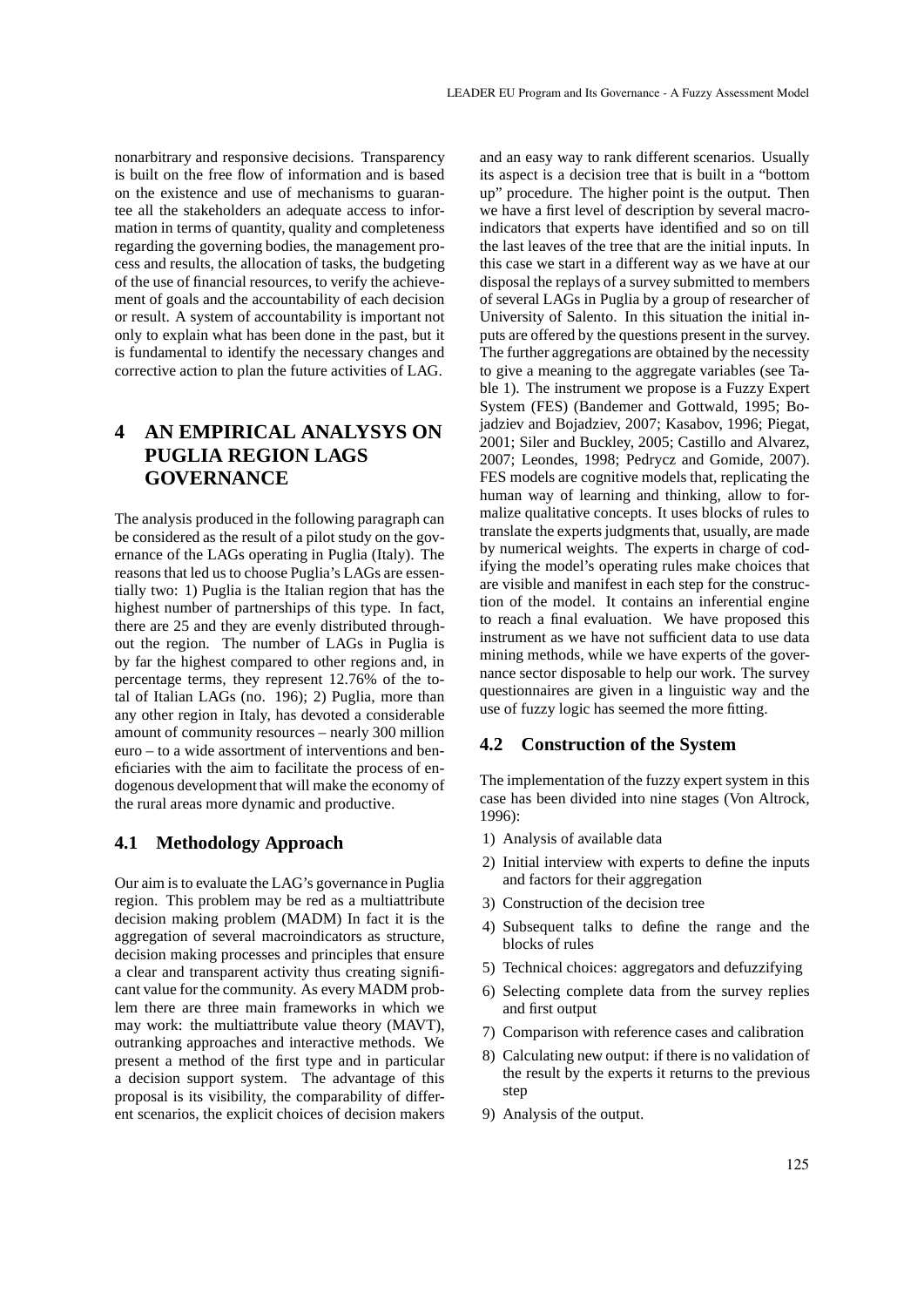| <b>Input variables</b>                         |                                                           |  |  |  |  |
|------------------------------------------------|-----------------------------------------------------------|--|--|--|--|
| AchievObjetiv<br>Achievement of the objectives |                                                           |  |  |  |  |
| ActorsObject                                   | Multiplicity of actors and complexity of objectives       |  |  |  |  |
| Autonomy                                       | Autonomy in Decision                                      |  |  |  |  |
| <b>BoardofDirect</b>                           | <b>Board of Directors</b>                                 |  |  |  |  |
| Delays                                         | Delays in Appoint Technical Management                    |  |  |  |  |
| EffAnimTools                                   | <b>Effectiveness of Animation tools</b>                   |  |  |  |  |
| EffBoard                                       | <b>Effectiveness of Board</b>                             |  |  |  |  |
| EffOperation                                   | Operational Efficiency of the LAGs                        |  |  |  |  |
| <b>EntrustTasks</b>                            | <b>Entrust of Tasks</b>                                   |  |  |  |  |
| EUPrograms                                     | Level of knowledge of EU programs                         |  |  |  |  |
| <b>ExtOrientat</b>                             | <b>External orientation</b>                               |  |  |  |  |
| FinanResourc                                   | Budgeting the Use of Financial Resources                  |  |  |  |  |
| <b>FuturePlann</b>                             | Use for future planning                                   |  |  |  |  |
| Importance                                     | Degree of importance attached to accountability's systems |  |  |  |  |
| LAGapproach                                    | LAGs' approach                                            |  |  |  |  |
| NewFormCoo                                     | Need to activate new forms of organisational coordination |  |  |  |  |
| Objective                                      | Objective                                                 |  |  |  |  |
| <b>PartnersMeet</b>                            | Partner's Meeting                                         |  |  |  |  |
| PartProjePlan                                  | Degree of participation in project planning               |  |  |  |  |
| Planning                                       | Planning                                                  |  |  |  |  |
| PoliticalOrient                                | Political orientation in PA's partecipation               |  |  |  |  |
| ProblemPA                                      | Problem in partnership with PA                            |  |  |  |  |
| PromPlanSt                                     | Promotion and planning stage                              |  |  |  |  |
| PublicCons                                     | <b>Public Consultation Process</b>                        |  |  |  |  |
| SynergProgr                                    | Synergic program                                          |  |  |  |  |
| WeightMemb                                     | Weight of member                                          |  |  |  |  |
|                                                | Intermediate variables                                    |  |  |  |  |
| Accountab                                      | System of Accountability                                  |  |  |  |  |
| Actors                                         | Members of the LAG                                        |  |  |  |  |
| ConflictInt                                    | Conflict of interest                                      |  |  |  |  |
| CorporateBodies                                | Decision making bodies                                    |  |  |  |  |
| <b>DecMakProcess</b>                           | <b>Decision Making Process</b>                            |  |  |  |  |
| Effectiveness                                  | Internal Monitoring and Self-Evaluation                   |  |  |  |  |
| Indipendence                                   | Independence                                              |  |  |  |  |
| <b>IntInfFlows</b>                             | Internal information flows                                |  |  |  |  |
| PA                                             | Relationship with PA                                      |  |  |  |  |
| PAsRole                                        | Role and interest shown by the PA                         |  |  |  |  |
| ProfCompet                                     | Skills                                                    |  |  |  |  |
| SynergActors                                   | Synergy Between Stakeholders                              |  |  |  |  |
| Transp Accou                                   | Transparency and Accountability                           |  |  |  |  |
| Transparency                                   | Transparency                                              |  |  |  |  |
| <b>Output</b>                                  |                                                           |  |  |  |  |
| Governance                                     | Final evaluation                                          |  |  |  |  |

Figure 1: Input's database.

Aggregating the 26 selected inputs in the corresponding variables (see Figure 1), the model assumes the configuration of a tree: the 26 inputs find aggregation in 14 intermediate outputs which in turn are the inputs of further aggregates up to the final output. This output is the evaluation of the governance of the LAGs, expressed as a ranking of the LAGs and analyzed according to the factors Actors, Decision making process and Transparency. These in turn are the results of the subsequent factors.

The construction of the model is then modular. The evaluation is developed in successive steps (analogous to the decision-making process of individuals) along the branches of the tree until you get to the trunk: the input variables through intermediate output variables leads to the final output of the model. Figure 2 translates in a detailed way Table 1 using the software fuzzyTECH (Von Altrock, 1996). The experts that have contribute to build the system have found the system result coherent with their previous opinion. No other data are available and so we have not had the possibility to test the system more times.

#### **4.3 FES Mathematical Structure**

In a fuzzy rule based system, the experts represent their knowledge by defining the rules to describe the characteristics of the risk assessment for each factor. The input variables are processed by these rules to generate an appropriate output. A fuzzy rule-based system can be formalized as follows.

Suppose we have *p* inputs  $x_1, \ldots, x_p$  and one output *y*, with  $x_i \in X_i$  and  $y \in Y$ . The fuzzy representation of input variable  $x_i$  is performed by associating to it a number  $k(i)$  of linguistic labels, that is  $k(i)$  fuzzy sets, we say  $A_i^1, \ldots, A_i^{k(i)}$ , defined by the membership functions  $\mu_{A_i^j}: X_i \to [0,1]$  for  $j = 1, ..., k(i)$ . Similarly, the output variable *y* is described by  $k(y)$  fuzzy sets  $B^1, \ldots, B^{k(y)}$  defined by the membership functions  $\mu_{Bj}: Y \to [0,1]$ , with  $j = 1, \ldots, k(y)$ . The ruleblock is characterized by *M* rules where the *m*-th rule, with  $m = 1, \ldots, M$ , has the form

 $R_m$ : IF  $x_1$  is  $A_{1m}$  and ... and  $x_p$  is  $A_{pm}$  THEN  $y$  is  $B_m$ .

Here the fuzzy set  $A_{im} \in \{A_i^1, \ldots, A_i^{k(i)}\}$  is the linguistic label associated with *i*-th antecedent in the *m*-th rule and  $B_m \in \{B^1, \ldots, B^{k(y)}\}$  is the linguistic label associated with the output variable in the *m*-th rule. We assume that Mamdani implications (MIN) are used, the fuzzy intersection operation (AND) corresponds to the PROD operator, the fuzzy union (OR) corresponds to the MAX operator, all rules which have the same term in the rule conclusion are aggregated using the BOUNDED SUM. Using the *technique of activation degree*, given the crisp input values  $x' =$  $(x'_1, \ldots, x'_p) \in X_1 \times \cdots \times X_p$ , for each rule  $m = 1, \ldots, M$ we compute the firing level (or degree of activation)  $γ<sub>m</sub>(x')$  as

$$
\gamma_m(x') = \prod_{i=1,\dots,p} \mu_{A_{im}}(x'_i).
$$

For each  $j = 1, \ldots, k(y)$  we consider the set  $M^j \subset$  $\{1,\ldots,M\}$  of all rules which have the term  $B^j$  in the rule conclusion. Thus  $\{1,\ldots,M\} = M^1 \cup \cdots \cup M^{k(y)}$ and  $M^j \cap M^{\ell} = \emptyset$  for  $j \neq \ell$ . We define  $\gamma^j = \gamma^j(x')$  as the BOUNDED SUM (or *Łukasiewicz t-conorm*) of all rules which have the term  $B^j$  in the rule conclusion, that is

$$
\gamma^j = \min\{1, \sum_{m \in M^j} \gamma_m(x')\}.
$$

Then we define  $B_*^j$  by

$$
\mu_{B_*^j}(y) = \min \left\{ \gamma^j, \mu_{B^j}(y) \right\}, \quad y \in Y.
$$

The final output *B*<sup>\*</sup> is obtained as  $B^* = \bigcup_{j=1}^{k(y)} B^j_*$ , that is

$$
\mu_{B^*}(y) = \max_{j=1,...k(y)} \mu_{B_*^j}(y), \quad y \in Y.
$$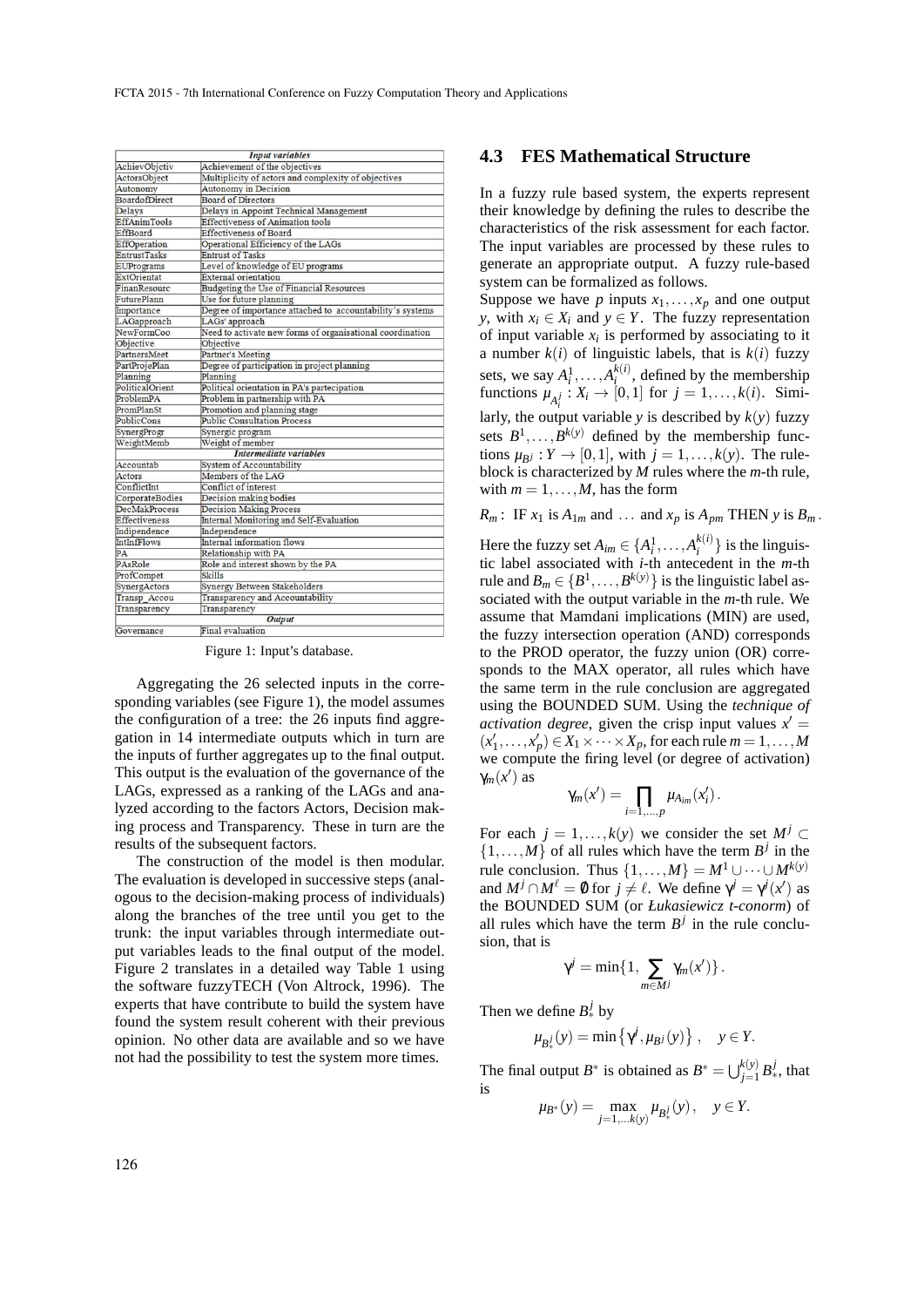| 3rd level factors                                     | 2nd level factors                       | 1st level factors | Output        |
|-------------------------------------------------------|-----------------------------------------|-------------------|---------------|
|                                                       | Corporate bodies                        |                   |               |
| Relationships with                                    | Role and interest                       | Actors            |               |
| Public Administration                                 | shown by Public                         |                   |               |
| Professional competences                              | Administration                          |                   |               |
|                                                       | Synergy between Stakeholders            |                   | Governance of |
|                                                       | Conflicts of interests                  | Decision making   | LAGs          |
|                                                       | Independence                            |                   |               |
|                                                       | Internal Monitoring and Self Evaluation |                   |               |
| Internal information flows<br>Accountability's system | Transparency and accountability         | Transparency      |               |

2nd level

| Table 1: The factors for the evaluation of governance - Output of the Model. |  |
|------------------------------------------------------------------------------|--|
|------------------------------------------------------------------------------|--|

3th level

1st level





To translate the fuzzy output into a crisp value, we employ as defuzzification method the Center of Maximum (CoM).

#### **4.4 Variables and Blocks Of Rules**

We now present the description of an input variable and a rule block present in the previous layout. The variable we choose as example is "PartnersMeet", i.e. % of private actors within the Assembly, shown in Figure 3. Its granulation is made by four terms, "insufficient", "low", "medium", "high", that translate the experts opinions. Even the ranges of the four granules is fixed by experts.



Figure 3: Membership functions of "PartnersMeet".

Following LEADER aim that requires a high percentage of private enterprise either in "PartnersMeet" or in "BoardofDirect", we have built the rule-block in which "PartnersMeet" and "BoardofDirect" enter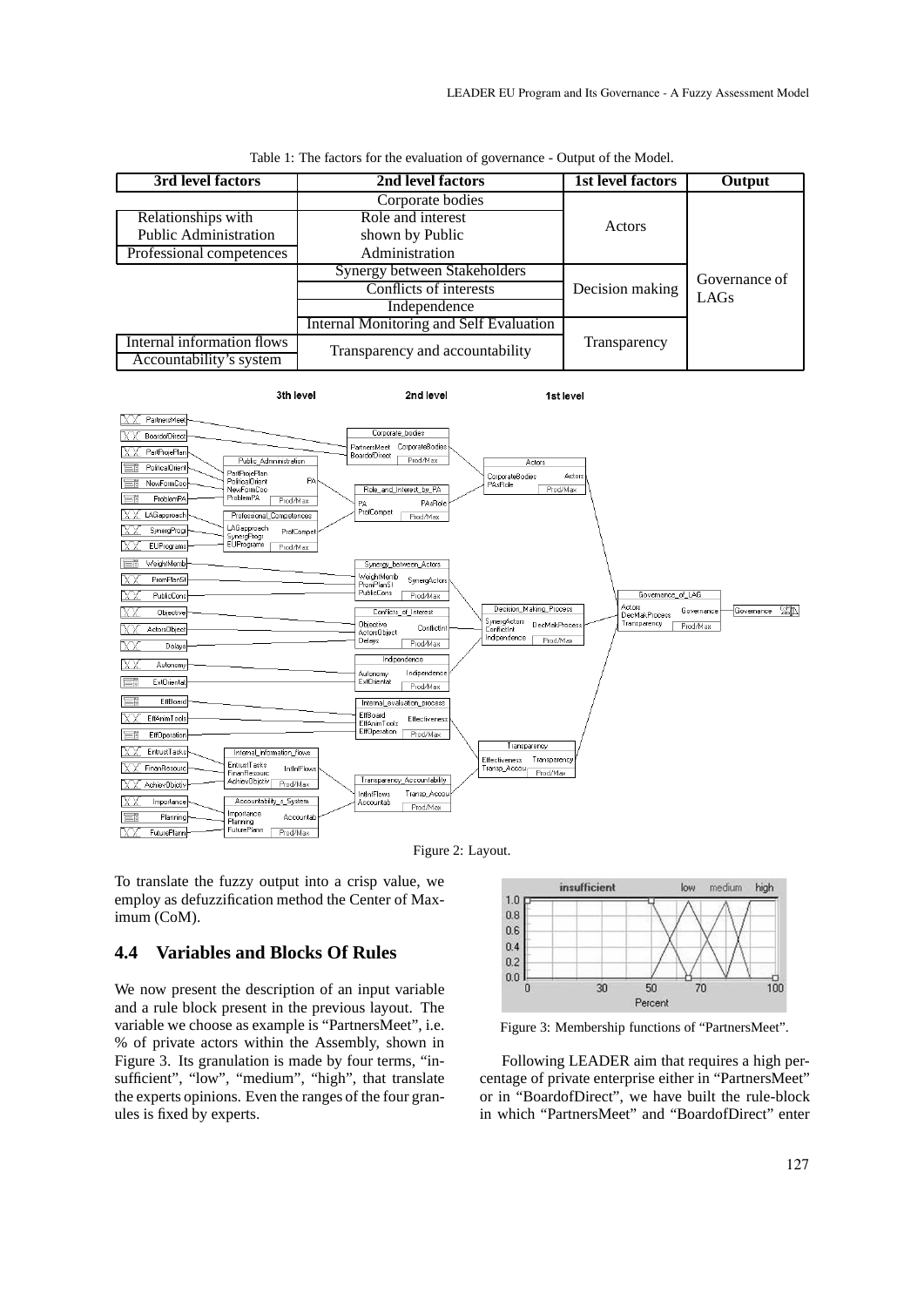|                                | Intermediate variables |            |             |       |             |              |                 |         |              |                  |                   |        |                      |              |            |
|--------------------------------|------------------------|------------|-------------|-------|-------------|--------------|-----------------|---------|--------------|------------------|-------------------|--------|----------------------|--------------|------------|
|                                | 3th level              |            |             |       | 2nd level   |              |                 |         |              |                  | 1st level         | Output |                      |              |            |
| LAG's name                     | Accountab              | ProfCompet | IntinfFlows | Ã     | ConflictInt | Indipendence | CorporateBodies | PAsRole | SynergActors | Accoun<br>Transp | eness<br>Effectiv | Actors | <b>DecMakProcess</b> | Transparency | Governance |
| Terra dei Trulli e di Barsento | 100.0                  | 100.0      | 100.0       | 83.3  | 66.7        | 60.0         | 99.6            | 100.0   | 100.0        | 100.0            | 100.0             | 100.0  | 75.0                 | 100.0        | 90.000     |
| Terra dei Messapi              | 100.0                  | 95.0       | 100.0       | 66.7  | 66.7        | 20.0         | 99.2            | 82.1    | 91.7         | 100.0            | 100.0             | 96.4   | 62.5                 | 100.0        | 80.000     |
| Terra d'Arneo                  | 50.0                   | 87.5       | 100.0       | 100.0 | 58.3        | 60.0         | 81.6            | 91.1    | 100.0        | 75.0             | 100.0             | 91.3   | 75.0                 | 85.7         | 79.368     |
| Daunia Rurale                  | 100.0                  | 80.0       | 100.0       | 75.0  | 66.7        | 60.0         | 15.5            | 78.6    | 91.7         | 100.0            | 100.0             | 47.1   | 75.0                 | 100.0        | 79.234     |
| Fior d'Olivi                   | 100.0                  | 40.0       | 100.0       | 75.0  | 58.3        | 60.0         | 82.3            | 50.0    | 91.7         | 100.0            | 100.0             | 70.2   | 71.9                 | 100.0        | 78.890     |
| Meridaunia                     | 50.0                   | 95.0       | 100.0       | 66.7  | 58.3        | 100.0        | 14.8            | 82.1    | 91.7         | 75.0             | 100.0             | 46.8   | 84.4                 | 85.7         | 77.500     |
| Valle della Cupa               | 100.0                  | 50.0       | 95.0        | 100.0 | 50.0        | 20.0         | 100.0           | 64.3    | 91.7         | 100.0            | 100.0             | 87.5   | 56.3                 | 100.0        | 75.000     |
| Ponte Lama                     | 60.0                   | 50.0       | 87.5        | 75.0  | 58.3        | 60.0         | 72.5            | 57.1    | 91.7         | 75.0             | 80.0              | 67.5   | 71.9                 | 71.4         | 68.676     |
| Terre di Murgia                | 100.0                  | 87.5       | 87.5        | 66.7  | 50.0        | 20.0         | 35.4            | 76.8    | 91.7         | 97.9             | 100.0             | 56.1   | 56.3                 | 98.2         | 68.670     |
| Colline joniche                | 60.0                   | 60.0       | 87.5        | 75.0  | 33.3        | 90.0         | 0.0             | 64.3    | 66.7         | 76.0             | 100.0             | 31.2   | 68.7                 | 87.1         | 65.858     |
| Serre Salentine                | 100.0                  | 100.0      | 100.0       | 100.0 | 66.7        | 40.0         | 25.7            | 100.0   | 58.3         | 100.0            | 70.0              | 66.0   | 56.3                 | 78.6         | 64.104     |
| Piana del Tavoliere            | 60.0                   | 50.0       | 80.0        | 33.3  | 41.7        | 40.0         | 100.0           | 50.0    | 79.2         | 71.9             | 70.0              | 81.3   | 54.7                 | 67.0         | 61.600     |
| Agenzia di S. T. Isola Salento | 60.0                   | 40.0       | 100.0       | 66.7  | 58.3        | 20.0         | 0.0             | 42.9    | 83.3         | 83.3             | 100.0             | 12.5   | 56.3                 | 89.3         | 61.250     |
| Capo di S.Maria di Leuca       | 80.0                   | 80.0       | 0.0         | 83.3  | 66.7        | 60.0         | 68.8            | 85.7    | 83.3         | 33.3             | 30.0              | 81.4   | 75.0                 | 28.6         | 60.000     |
| Terre del primitivo            | 80.0                   | 50.0       | 90.0        | 41.7  | 33.3        | 40.0         | 31.7            | 50.0    | 91.7         | 91.7             | 70.0              | 38.5   | 56.3                 | 75.0         | 57.942     |
| Daunofantino                   | 50.0                   | 60.0       | 100.0       | 75.0  | 66.7        | 40.0         | 28.3            | 64.3    | 91.7         | 75.0             | 30.0              | 48.7   | 68.7                 | 42.9         | 55.148     |
| Alto Salento                   | 80.0                   | 90.0       | 60.0        | 50.0  | 41.7        | 40.0         | 16.6            | 78.6    | 66.7         | 66.7             | 80.0              | 47.6   | 50.0                 | 71.4         | 54.518     |
| Sud-Est Barese                 | 60.0                   | 30.0       | 100.0       | 91.7  | 33.3        | 40.0         | 17.6            | 50.0    | 66.7         | 83.3             | 60.0              | 30.6   | 46.9                 | 71.4         | 51.320     |
| Terra d'Otranto                | 60.0                   | 80.0       | 87.5        | 100.0 | 58.3        | 20.0         | 0.0             | 85.7    | 33.3         | 76.0             | 100.0             | 40.6   | 37.5                 | 87.1         | 51.248     |
| <b>Conca Barese</b>            | 50.0                   | 30.0       | 80.0        |       | $0.0$ 33.3  | 20.0         | 100.0           | 21.4    | 66.7         | 66.7             | 60.0              |        | 62.5 37.5            | 58.9         | 48.906     |

Figure 4: Governance's quality ranking of the LAGs.

Table 2: Rules of the Rule Block "Corporate bodies".

| IF                  | <b>THEN</b>          |                        |
|---------------------|----------------------|------------------------|
| <b>PartnersMeet</b> | <b>BoardofDirect</b> | <b>CorporateBodies</b> |
| insufficient        |                      | very_low               |
|                     | insufficient         | very_low               |
| low                 | low                  | low                    |
| low                 | medium               | medium low             |
| low                 | high                 | medium_high            |
| medium              | low                  | medium_low             |
| medium              | medium               | medium high            |
| medium              | high                 | high                   |
| high                | low                  | medium high            |
| high                | medium               | high                   |
| high                | high                 | very_high              |

producing an evaluation about the "CorporateBodies" reliability. In fact we may observe that the first rule says that if the percentage of private enterprise is "insufficient" whatever the assessment of "BoardofDirect" is, the evaluation about "CorporateBodies" is very low. Similarly happens for the second rule. The linguistic attributes of the "CorporateBodies" are described by six terms in an increasing way, from the "very\_low" till "very\_high".

### **5 RESULTS**

This paper applies fuzzy logic tools to creating a governance rating for the different LAGs present in a region. This ranking is present in the "output" column of the table shown in Figure 4 in which the intermediate values divided in three levels are also showed. The usefulness of this method is demonstrated by the ease by which it highlights the formation of the output and by the way in which it allows to identify, very quickly, the critical issues and strengths that characterize the governance of the single LAG. In this way, the LAGs will not only be benefited from knowing the rate of their governance, but they can implement a program for increasing variable where the rating is low.

For example, although two LAGs - Terra d'Arneo e Daunia Rirale - have the same level of output relative to the intermediate variable "decision-making process" (DecMakProcess), a less detailed reporting of the LAG (Terra d'Arneo) was more than offset by the best composition of the shareholding structure (CorporateBodies: 81.6 vs 15.5) and by the interest shown by the PA in the LAG's activities (PAsRole: 91.1 vs. 78.6). These values help to raise the level of the variable "Actors" (91.3 vs. 47.1) and allow to place the LAG "Daunia Rurale" in the fourth position preceded by the LAG "Terra d'Arneo". This means that "Daunia Rurale" has to improve its shareholding structure, and that Public Entities must cooperate with more interest in the decision making process of the LAG.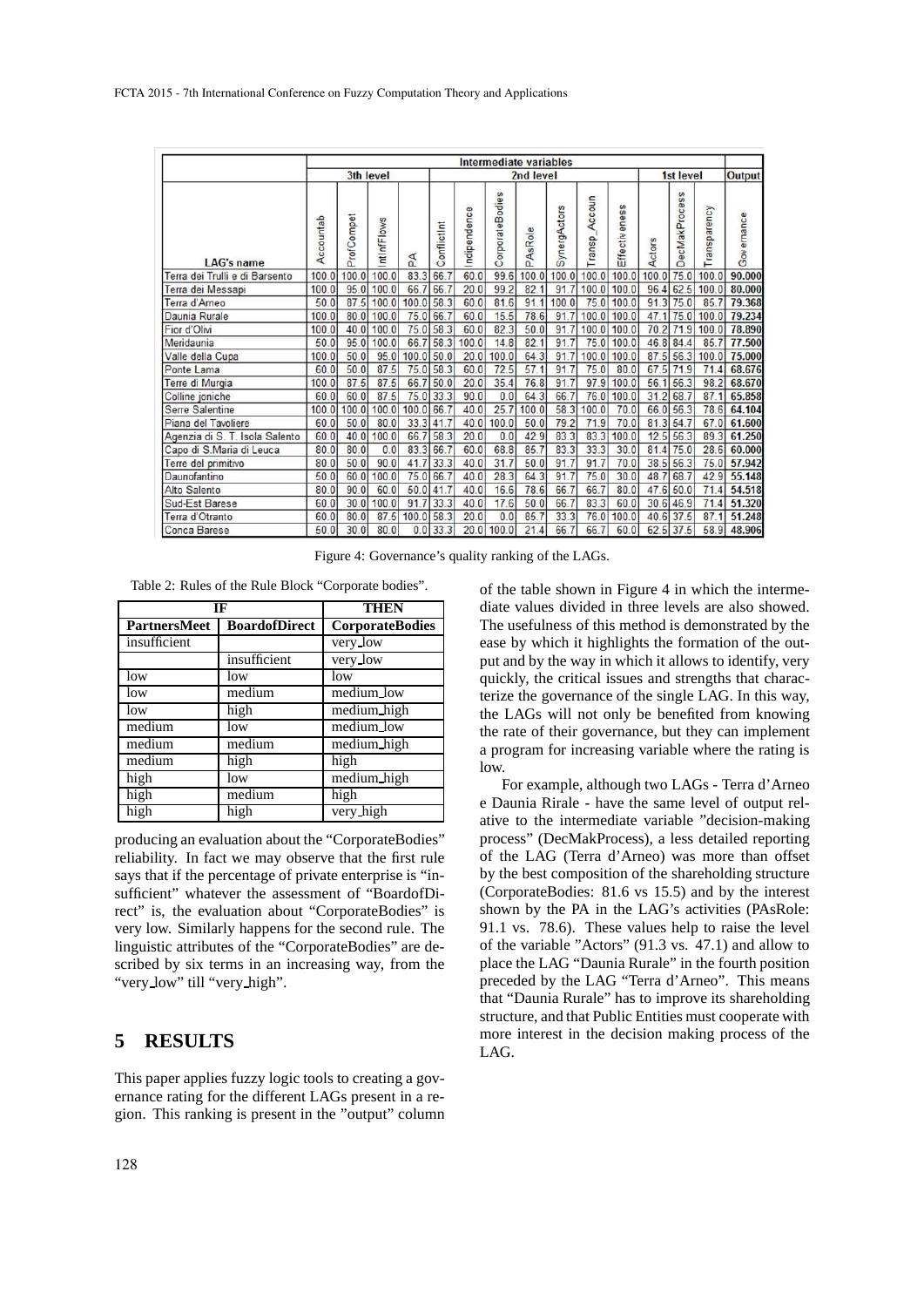### **6 CONCLUSION**

To date, there is still no framework for the assessment of local governance, and the priority is to endorse a combination of normative principles that will guide it. Governance concerns the structures, processes, rules and traditions through which decision-making power that determines actions is exercised, and so accountability is manifested and accomplished. Due to partnerships' dynamic, changing and evolutionary nature, governance of the LAGs evolves over the partnership's lifecycle. For this reason it is necessary to be sensitive to the diversity of existing partnerships and to their changing, dynamic nature, especially when developing appropriate processes and mechanisms. A framework is proposed for the assessment of the governance of such partnerships even if effective governance evaluation is a difficult goal to achieve. This occurs because there are many key aspects that have to be considered: composition of the LAG's bodies, participation of the different entities, the decision-making process, legitimacy, transparency, accountability, . . . For this reason, the framework identifies a relatively small number of dimensions (First Level Key Aspects) within which components (Second Level Key Aspects) can work together in a positive interactive way which leads to good results. The results from this survey suggest a few areas where policy makers and researchers can improve on. The following are some recommendations to consider:

- (i) the framework offers a conceptual map by which to examine the various dimensions, components and element of good governance. It is important to pay attention to the elements within the decision making process and, in particular, to the shared motivation for joint action that can stimulate a shared perspective of the strategic directions to take;
- (ii) the model shows that good governance is based on the reliability of the LAG's decision-making processes that can stem from the synergies among different members that adhere to the partnership although they have different interests;
- (iii) transparency and accountability are considered important though many LAGs have not implemented a valid system to acquire information to understand not only what has been done in the past. These activities are fundamental in identifying the necessary changes and corrective action needed to plan the future of the LAGs.

All these informations are obtained even thanks to the instrument we propose. The effectiveness of the FES lies in some aspects like the multiattribute, multidisciplinary and fuzzy aspects of the problem. As we have said, structured ways to evaluate the governance of these EU projects at local level are not present. This may be one starting point to due LAG institution of a common way to be evaluated. This evaluation, we think, should be necessary even in the direction to supply other resources, in the future, using the merit as decision making criteria.

### **REFERENCES**

- Addabbo, T., Facchinetti, G., Mastroleo, G., and Lang, T. (2009). Evaluating firms' gender equity by fuzzy logic. In *IFSA/EUSFLAT Conf.*, pages 1276–1281.
- Addabbo, T., Facchinetti, G., Mastroleo, G., and Solinas, G. (2007). A fuzzy way to measure quality of work in a multidimensional perspective. In *Advances in Information Processing and Protection*, pages 13–23. Springer.
- Anzilli, L., Facchinetti, G., and Mastroleo, G. (2013). "Beyond GDP": A fuzzy way to measure the country wellbeing. In *IFSA World Congress and NAFIPS Annual Meeting (IFSA/NAFIPS), 2013 Joint*, pages 556–560. IEEE.
- Bache, I. (2007). *Europeanization and multilevel governance: cohesion policy in the European Union and Britain*. Rowman & Littlefield Publishers.
- Bandemer, H. and Gottwald, S. (1995). *Fuzzy sets, fuzzy logic, fuzzy methods*. Wiley Chichester.
- Batory, A. and Cartwright, A. (2011). Re-visiting the partnership principle in cohesion policy: The role of civil society organizations in structural funds monitoring\*. *JCMS: Journal of Common Market Studies*, 49(4):697–717.
- Bojadziev, G. and Bojadziev, M. (2007). *Fuzzy logic for business, finance, and management*. World Scientific Publishing Co., Inc.
- Brinkerhoff, D. W. and Brinkerhoff, J. M. (2011). Public– private partnerships: perspectives on purposes, publicness, and good governance. *Public Administration and Development*, 31(1):2–14.
- Brinkerhoff, J. M. (2007). *Partnerships, governance and sustainable development: Reflections on theory and practice*. Edward Elgar Publishing.
- Castillo, E. and Alvarez, E. (2007). *Expert Systems: Uncertainty and Learning*. Computational Mechanics publication. Computational Mechanics.
- Commission, E. (2012). *The partnership principle in the implementation of the Common Strategic Framework Funds - elements for a European Code of Conduct on Partnership*. SWD (2012) 106 final Commission Staff Working Document, Brussels.
- Emerson, K., Nabatchi, T., and Balogh, S. (2012). An integrative framework for collaborative governance. *Journal of Public Administration Research and Theory*, 22(1):1–29.